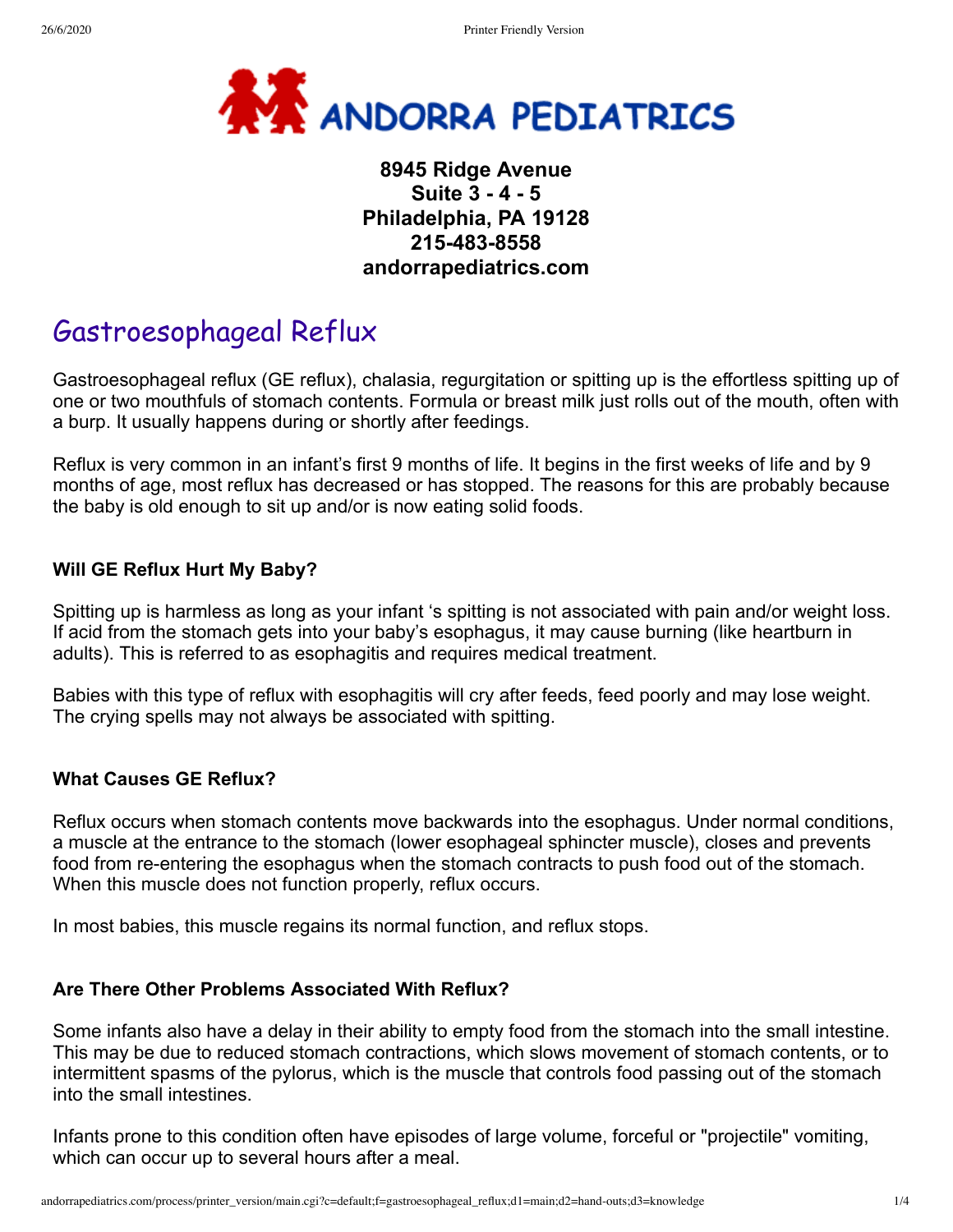#### **Treatment**

#### **Feed smaller amounts**

Overfeeding always makes spitting up worse. If the stomach is filled to capacity, spitting up is more likely.

Give your baby smaller amounts (at least 1 ounce less than you have been giving). Your baby does not have to finish a bottle. Spread the feedings out at least 3½ hours from the beginning of one feeding to the beginning of the next feeding.

## **Position your baby properly during feeds**

For bottle-fed babies, sit your baby as upright as possible and keep the bottle as level as possible (horizonitally) just enough to keep the nipple filled with milk. As your baby empties the bottle, keep the nipple just filled with milk by tilting the bottle more upward.

If you are using a bottle with a disposable bag, stop the feeding after several ounces, take off the nipple, squeeze out the air in the bag and reattach the nipple. This will decrease the air your baby swallows and decrease spitting.

For breast-fed babies, sit your baby more upright and position yourself in such a way as to decrease your milk flow (on your side or lying back more). If you are engorged before a feeding, try expressing a little milk before putting your baby to the breast. This will decrease the air your baby swallows and decrease spitting.

## **Burp your child to reduce spitting up**

Burp your baby two or three times during each feeding. Do it when he/she pauses and looks around. Do not interrupt his/her feeding rhythm for burping. Keep in mind that burping is less important than giving smaller feedings and avoiding tight diapers.

Burping is a function of how much air your baby swallow. The more your baby is lying back and the higher the bottle is positioned, the more air your baby will swallow, resulting in more spitting.

In addition, babies who swallow more air, also tend to have more gas. This may be caused by the swallowed air becoming trapped below the milk in the stomach and traveling through your baby's intestinal system. Eventually your baby will pass this air through their rectum.

#### **Keep your child in a vertical position after meals**

After meals, try to keep your baby in an upright position in an infant seat for one hour.

#### **Use a proper sleep position**

Most infants with spitting up can sleep on their back, the position recommended by the American Academy of Pediatrics to reduce the risk of SIDS. Another option for severe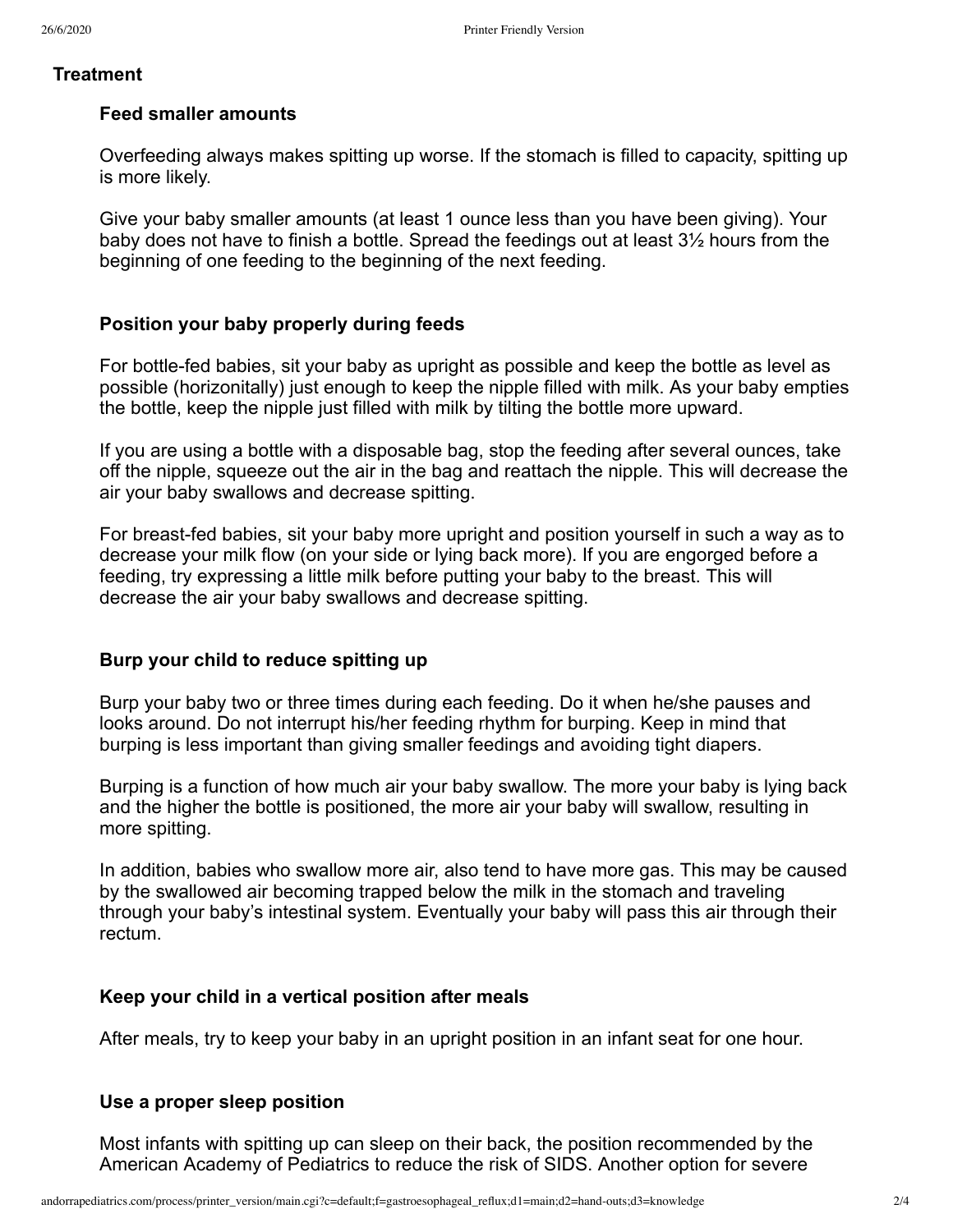reflux is sleeping on the right side, using a wedge to prevent your baby from rolling over onto the stomach.

### **Avoid pressure on your child's abdomen**

Keep diapers fastened loosely. Tight diapers can put added pressure on your baby's stomach. Do not let people hug your child or play vigorously with him/her right after meals.

## **Add rice cereal to the bottle**

If the above suggestions do not help, rice cereal can be added to your baby's bottle. Start with 1 teaspoon per ounce of formula and slowly increase it to 3 teaspoons per ounce of formula. Thickening feeds helps to thicken the stomach's contents that may decrease the degree of vomiting.

## **Avoid giving too much cereal**

Too much cereal may decrease your baby's milk intake, resulting in a less balanced diet. In other cases, some babies may become over weight if given too much cereal.

## **Cleaning up messes**

A common concern is clothing stains from milk spots. Use the powdered formulas as they stain the least.

Follow these suggestions:

- Never wear your best clothing when feeding the baby.
- Never burp the baby in the living room or when sitting on a neighbor's new sofa.
- Never burp your baby on the way out to a formal affair.

## **When Are Medicines Used To Treat Reflux?**

If the degree of vomiting is causing your baby discomfort (esophagitis), respiratory problems (wheezing or coughing), or there is a decreased weight gain, medical treatment is usually indicated.

Zantac is a medication used to reduce stomach acid production in an effort to reduce esophagitis.

Reglan is a medication used to increase stomach motility resulting in more rapid emptying of the stomach contents into the small intestines.

## **Call our office if:**

- Any blood is seen in the spit-up material.
- The spitting up causes your child to choke, cough, or wheeze.
- Your baby seems to be in pain after spitting up.
- You think your baby is not gaining weight.
- Your baby does not seem to improve with the above suggestions.